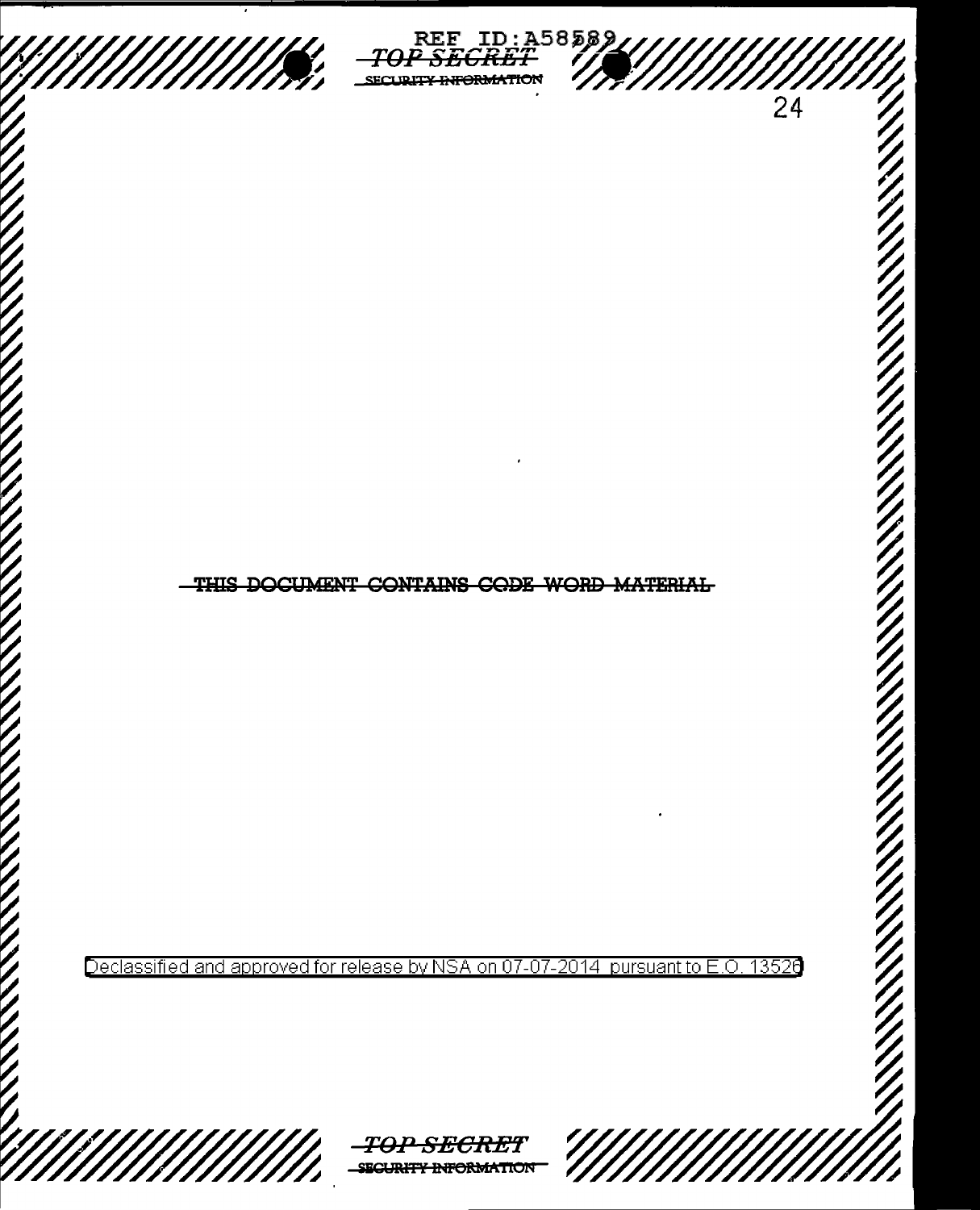

USCIB: 23/68

3 July 1953

## TOP SECRET - SECURITY INFORMATION

## MEMORANDUM FOR THE MEMBERS OF USCIB:

Allied (NATO) Communications Security. Subject:

Pursuant to USCIB decision reached at the Eighty-sixth (Special) Meeting, 28 May 1953, (see USCIB 23/64) the enclosure was forwarded to the Special Committee of NSC to apprise its members, and The President, of "the present state of the communications security and 'leakage' problem and the recommendations of the Ad Hoc Committee Report".

Deputy Executive Secretary, USCIB

**Enclosure** 1 copy of MEMO OF INFO for NSC dated 9 June 1953.

USCIB:  $23/68$ 

## TOP SECRET CANOE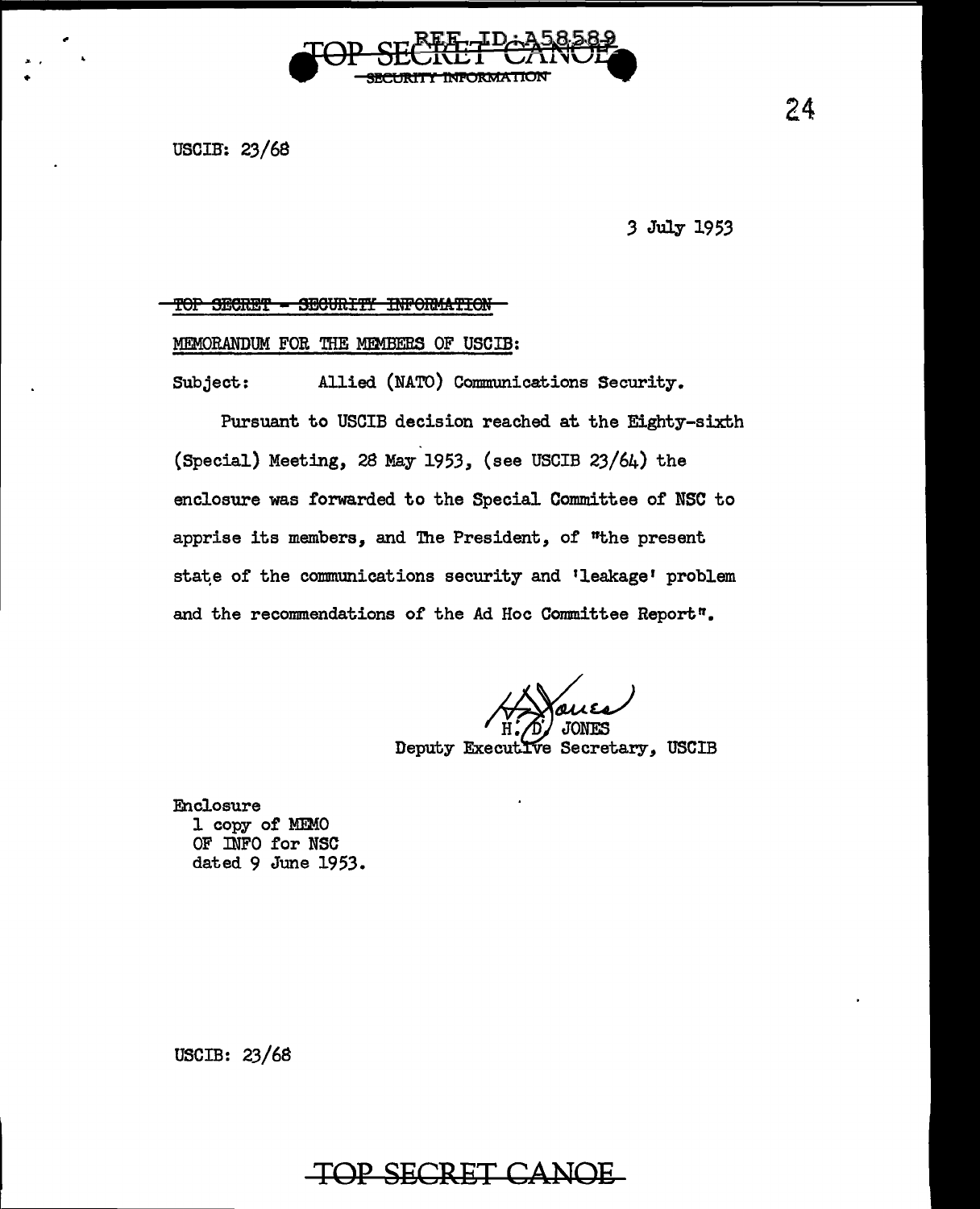

**CENTRAL INTELLIGENCE AGENCY** 9 June 1953

## MEMORANDUM OF INFORMATION FOR THE SPECIAL COMMITTEE OF THE NATIONAL SECURITY COUNCIL FOR COMINT:

Subject: Allied (NATO) Communication Security

 $^{\prime}$  '

PL 86-36/50 USC 3605  $E0 \ 3.3(h) (2)$ 

1. During the spring and summer of 1948 as a result of

UK authori-

ties proposed that steps be taken to improve the communications security of our allies. As a first step it was proposed that the French be informed f

USCIB reported this matter to the NSC and it was decided by NSC action on 2 September 1948 that the proposed action should not be taken.

| 2. The matter was again raised by the British in the summer of       |          |  |
|----------------------------------------------------------------------|----------|--|
| 1950. USCIB again considered the problem and on 3 November 1950 con- |          |  |
| cluded that any steps involving                                      | or other |  |
| actions to improve French communication security [                   |          |  |
|                                                                      |          |  |

I must await a satisfactory improvement in over-all French security.

3. In December 1950, the London Signal Intelligence Board (LSIB) proposed a US/UK conference early in 1951 to prepare a Combined policy in this matter. USCIB agreed and the conference was held in May 1951. The report of this conference, in which UK authorities concurred, was approved by USCIB on 24 May 1951 and by the President on 11 January 1952, on the recommendation of a special committee of the NSC. This decision provided, in essence, as followe:

a. An effort should be made to improve the security of French diplomatic communications.

c. Specific prior US/UK agreement as to the nature and phasing of an approach to the French would be a requirement.

d. Over-all security conditions satisfactory to both the USCIB and the LSIB would be a prerequisite to taking action.

Enclosure with USCIB 23/6S dated *3* July 1953.

PL 86-36/50 USC 3605 EO  $3.3(h)(2)$ 

TOP SECRET CANOE